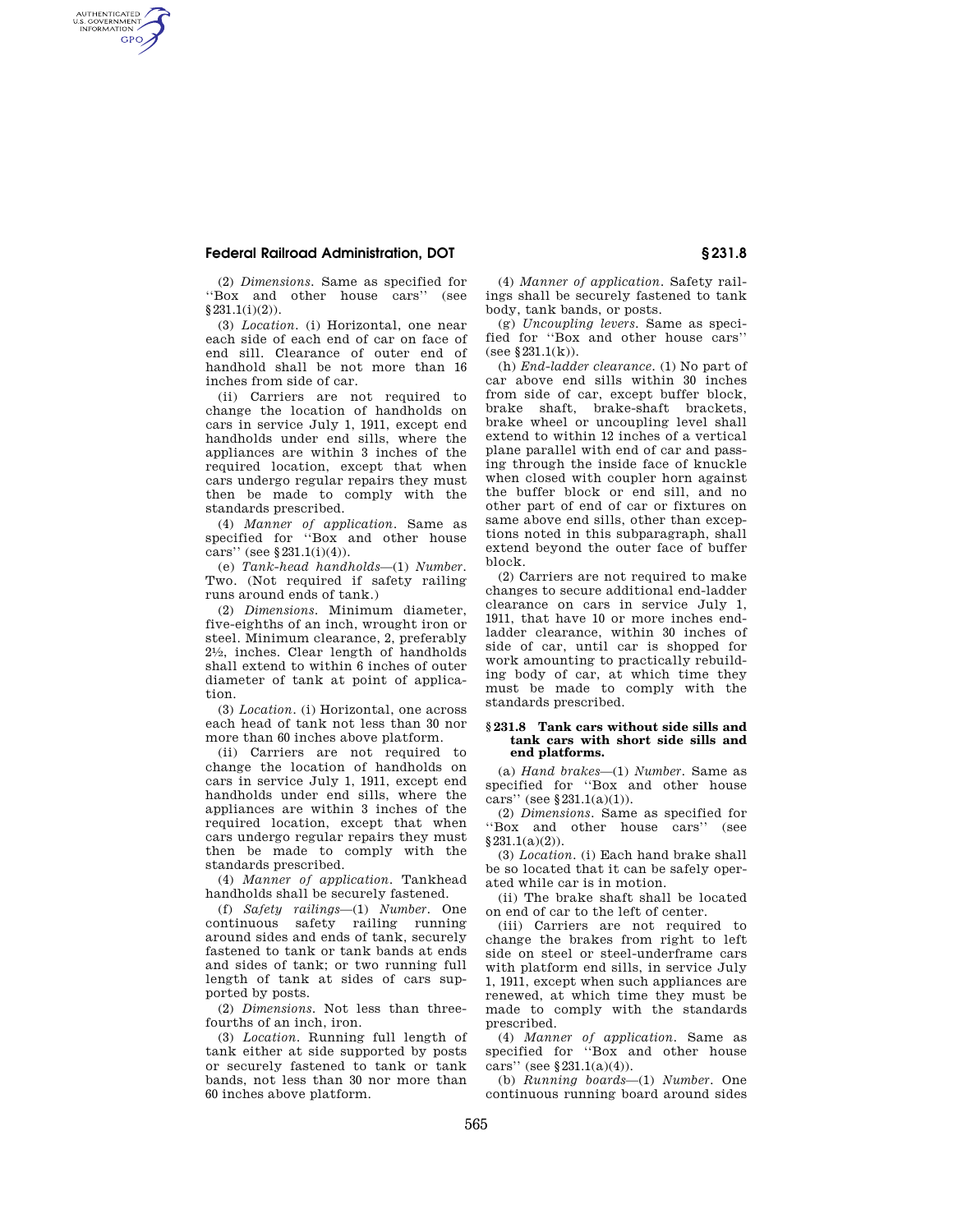and ends; or two running full length of tank, one on each side.

(2) *Dimensions.* Minimum width on sides, 10 inches. Minimum width on ends, 6 inches.

(3) *Location.* Continuous around sides and ends of cars. On tank cars having end platforms extending to bolsters, running boards shall extend from center to center of bolsters, one on each side.

(4) *Manner of application.* (i) If side running boards are applied below center of tank, outside edge of running boards shall extend not less than 7 inches beyond bulge of tank.

(ii) The running boards at ends of car shall be not less than 6 inches from a point vertically above the inside face of knuckle when closed with coupler horn against the buffer block, end sill or back stop.

(iii) Running boards shall be securely fastened to tank or tank bands.

(c) *Sill steps*—(1) *Number.* Same as specified for ''Box and other house cars'' (see §231.1(d)(1)).

(2) *Dimensions.* Same as specified for ''Box and other house cars'' (see  $§231.1(d)(2)).$ 

(3) *Location.* (i) One near each end on each side under side handhold.

(ii) Outside edge of tread of step shall be not more than 4 inches inside of face of side of car, preferably flush with side of car.

(iii) Tread shall be not more than 24, preferably not more than 22, inches above the top of rail.

(iv) Carriers are not required to change the location of sill steps on cars in service July 1, 1911, where the appliances are within 3 inches of the required location, except that when cars undergo regular repairs they must then be made to comply with the standards prescribed in said order.

(4) *Manner of application.* Same as specified for ''Box and other house cars'' (see  $$231.1(d)(4)$ ).

(d) *Ladders.* (If running boards are so located as to make ladders necessary.)

(1) *Number.* Two on cars with continuous running boards. Four on cars with side running boards.

(2) *Dimensions.* (i) Minimum clear length of tread, 10 inches. Maximum spacing of treads, 19 inches. Hardwood treads, minimum dimensions,  $1\frac{1}{2}$  by 2 inches.

(ii) Wrought iron or steel treads, minimum diameter five-eighths of an inch. Minimum clearance, 2, preferably  $2\frac{1}{2}$ , inches.

(3) *Location.* On cars with continuous running boards, one at right end of each side. On cars with side running boards, one at each end of each running board.

(4) *Manner of application.* Ladders shall be securely fastened with not less than 1⁄2-inch bolts or rivets.

(e) *Side handholds*—(1) *Number.* Four or more.

(2) *Dimensions.* Same as specified for ''Box and other house cars'' (see  $§ 231.1(h)(2)).$ 

(3) *Location.* (i) Horizontal, one on face of each side sill near each end on tank cars with short side sills, or one attached to top of running board projecting outward above sill steps or ladders on tank cars without side sills. Clearance of outer end of handhold shall be not more than 12 inches from end of car.

(ii) If side safety railings are attached to tank or tank bands four additional vertical handholds shall be applied, one as nearly as possible over each sill step and securely fastened to tank or tank bands.

(iii) Carriers are not required to change the location of handholds on cars in service July 1, 1911, except end handholds under end sills, where the appliances are within 3 inches of the required location, except that when cars undergo regular repairs they must then be made to comply with the standards prescribed.

(4) *Manner of application.* Same as specified for "Box and other house cars'' (see  $$231.1(h)(4)$ ).

(f) *End handholds*—(1) *Number.* Four.

(2) *Dimensions.* Same as specified for ''Box and other house cars'' (see  $§231.1(i)(2)).$ 

(3) *Location.* (i) Horizontal, one near each side of each end of car on face of end sill. Clearance of outer end of handhold shall be not more than 16 inches from side of car.

(ii) Carriers are not required to change the location of handholds on cars in service July 1, 1911, except end handholds under end sills, where the